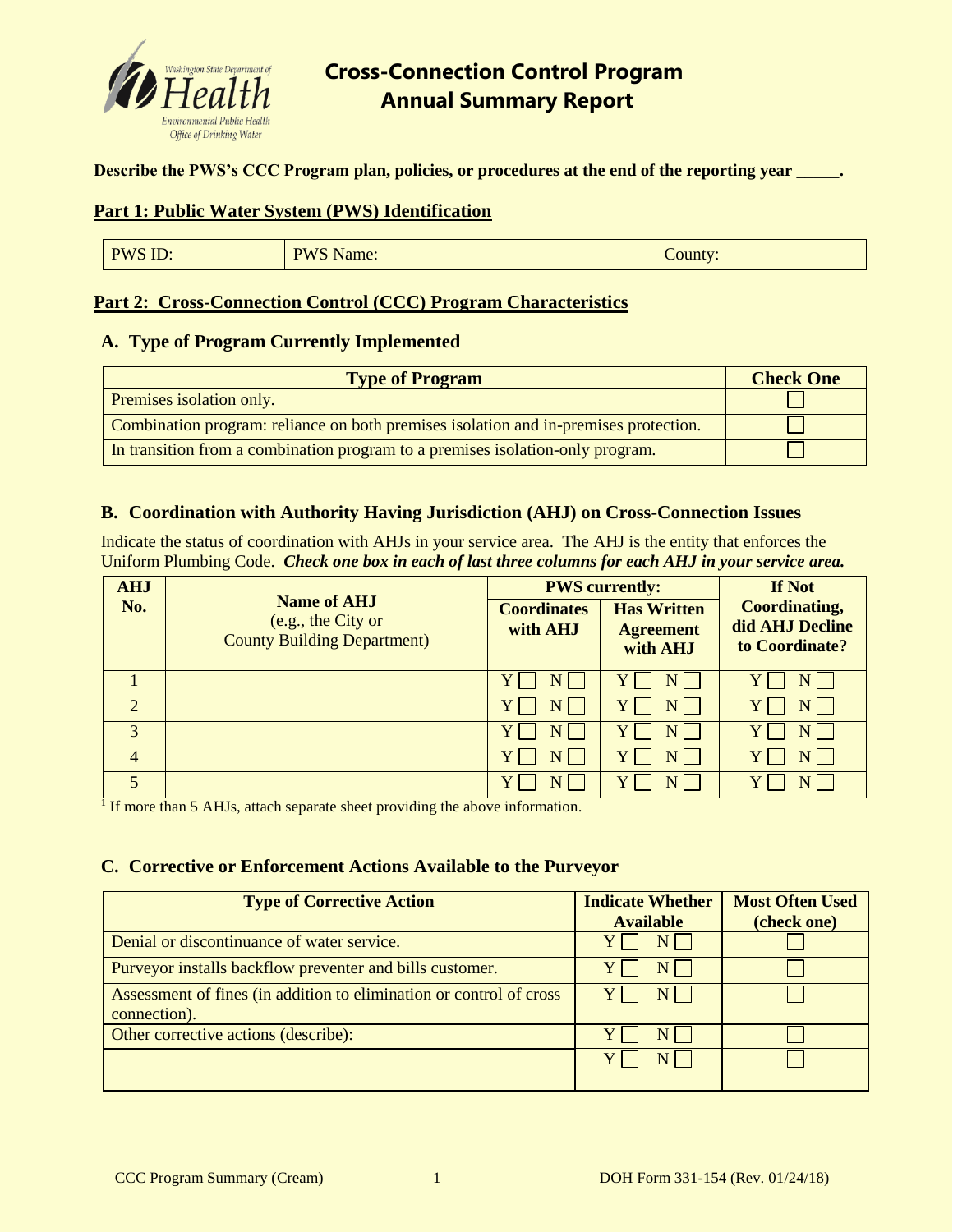## **D. CCC Program Responsibilities**

*Do not* include enforcement action-related procedures or circumstances.

| <b>CCC Program Activity</b>                                        |                 | <b>Responsible Party</b><br>(Check one per row) |  |
|--------------------------------------------------------------------|-----------------|-------------------------------------------------|--|
|                                                                    | <b>Customer</b> | <b>Purveyor</b>                                 |  |
| Hazard Evaluation by DOH-certified CCS                             |                 |                                                 |  |
| Backflow preventer (BP) ownership                                  |                 |                                                 |  |
| <b>BP</b> installation                                             |                 |                                                 |  |
| BP <i>initial</i> inspection (for proper installation $-$ all BPs) |                 |                                                 |  |
| BP <i>initial</i> test (for testable assemblies)                   |                 |                                                 |  |
| BP annual inspection (Air Gaps and AVBs)                           |                 |                                                 |  |
| BP annual test (for testable assemblies)                           |                 |                                                 |  |
| BP maintenance and repair                                          |                 |                                                 |  |

### **E. Backflow Protection for Fire Protection Systems**

### *Please remember to enter number of days allowed if you require retrofitting.*

| PWS coordinates with <i>AHJ</i> on CCC issues for fire protection systems (FPS).                                         |                                   | Y N | N/A   |
|--------------------------------------------------------------------------------------------------------------------------|-----------------------------------|-----|-------|
| $Y \cap N \cap$<br>PWS coordinates with <i>local Fire Marshal</i> on CCC issues for FPS.<br>N/A                          |                                   |     |       |
| <b>PWS</b> ensures backflow prevention is installed before serving <b>new</b> connections with FPS. $\mid Y \mid$<br>$N$ |                                   |     |       |
| <b>PWS</b> requires retrofits to <i>high</i> -hazard FPS. $Y \cap N$ (No. of days allowed:<br>$N/A$  <br>NI              |                                   |     |       |
| PWS requires retrofits to <b><i>low</i></b> -hazard FPS.                                                                 | $\boxed{Y}$ (No. of days allowed: | $N$ | $N/A$ |

## **F. Backflow Protection for Irrigation Systems**

| <b>Minimum</b> level of backflow prevention required on irrigation<br>systems <i>without</i> chemical addition. | $\boxed{\phantom{1} \text{Not Addressed}}$ $\boxed{\phantom{1} \text{AVB}}$<br>$PV/SVBA$ DCVA<br>$R$ PBA $\Box$ |
|-----------------------------------------------------------------------------------------------------------------|-----------------------------------------------------------------------------------------------------------------|
| PWS currently inspects AVBs upon <i>initial</i> installation.                                                   | N/A<br>YI NII                                                                                                   |
| <b>PWS</b> currently inspects AVBs upon repair, reinstallation, or relocation.                                  | N/A<br>NII<br>$\mathbf{Y}$                                                                                      |

#### **G. Used Water**

| <b>PWS</b> prohibits, by ordinance, rule, policy, or agreement, the intentional return of used           |  | YINI |
|----------------------------------------------------------------------------------------------------------|--|------|
| water (e.g., for heating or cooling) into the distribution system.                                       |  |      |
| If not prohibited at present, date plan to prohibit.<br>N/A<br>Date $\frac{\text{mm}}{\text{dd}}$ yyyy): |  |      |
| Current number of service connections returning used water to distribution system.                       |  |      |

### **H. Backflow Protection for Unapproved Auxiliary Water Supplies1 NOT Interconnected with PWS**

Show the **minimum** backflow preventer and type of protection required for service connections with unapproved auxiliary water supplies *NOT interconnected with the PWS.* Check only one box per row.

| <b>Existing service connections.</b> | None                     | <b>RPBA</b><br>DCVA    | AGL                       |
|--------------------------------------|--------------------------|------------------------|---------------------------|
| Type of protection required.         | None $\Box$              | In-premises protection | Premises isolation [      |
| <b>New service connections.</b>      | None $\Box$              | RPBA<br>DCVA           | AGL                       |
| Type of protection required.         | $\overline{\text{None}}$ | In-premises protection | <b>Premises isolation</b> |

<sup>1</sup> An auxiliary water supply is any water supply on or available to the customer's premises in addition to the purveyor's potable water supply.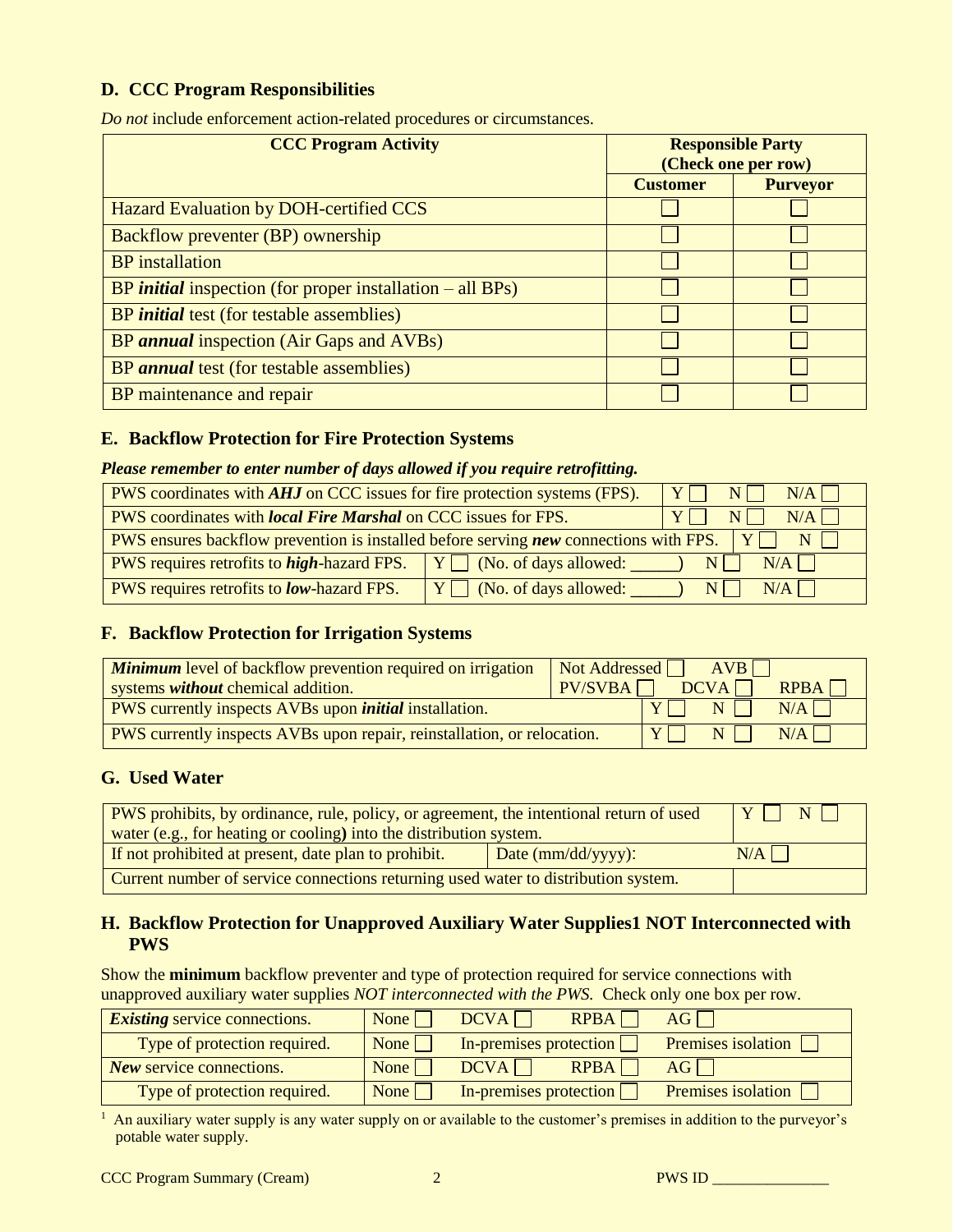## **I. Backflow Protection for Tanker Trucks and Temporary Water Connections**

| <b>Minimum</b> level of backflow protection (installed | <b>DCVA</b><br><b>RPBA</b><br>AG                      |
|--------------------------------------------------------|-------------------------------------------------------|
| on or associated with the truck) required for          |                                                       |
| tanker trucks taking water from PWS.                   | Tanker trucks not allowed<br>Not specified $\Box$     |
| PWS requires tanker trucks to obtain water at          | $Y \cap$ (Min. site protection: DCVA $\cap$ RPBA      |
| designated filling sites each equipped with            |                                                       |
| permanently installed backflow preventer(s).           | No sites provided $\Box$<br>N/A<br>N                  |
| PWS currently accepts tanker trucks approved by        | $N/A$  <br>YI                                         |
| other PWSs without further inspection or testing.      | N                                                     |
| <b>Minimum</b> level of backflow protection required   | <b>DCVA</b><br><b>RPBA</b><br>AG                      |
| for temporary water connections (e.g., for             |                                                       |
| construction sites).                                   | Not specified $\Box$<br>Temp. connections not allowed |
|                                                        |                                                       |
|                                                        |                                                       |
| PWS requires testing each time the temporary           | N/A<br>(Temp. connections not                         |
| connection backflow preventer is relocated.            | allowed)                                              |
| PWS provides approved backflow preventer for           | N/A<br>(Temp. connections not                         |
| temporary connections.                                 | allowed)                                              |

#### **J. Backflow Protection for Non-Residential Connections**

For each category shown, indicate whether PWS has non-residential connections of that type and the **minimum** level of *premises isolation* backflow protection required (whether or not PWS currently has that type of customer).

| <b>PWS has Customers</b> | <b>Minimum Premises Isolation</b><br><b>Backflow Protection Required</b> |
|--------------------------|--------------------------------------------------------------------------|
|                          | Not required $\Box$ DCVA $\Box$ RPBA $\Box$                              |
| $N$    <br>YII           | Not required $\Box$ DCVA $\Box$<br>$R$ PBA $\Box$                        |
| NI.                      | Not required $\Box$ DCVA $\Box$<br>$R$ PBA $\Box$                        |
|                          | DCVA<br>Not required $\Box$<br>$R$ PBA $\Box$                            |
|                          | Not required $\Box$<br>DCVA<br>$R$ PBA $\Box$                            |
|                          | of This Type<br>$N$                                                      |

## **K. Backflow Protection for Wholesale Customers**

Indicate whether the PWS requires backflow protection at interties with wholesale customers (other PWSs).

| <b>Type of</b><br><b>Intertie</b> | <b>PWS</b> has (plans to<br>have) Customers of<br><b>This Type</b> | <b>Backflow Protection Required</b><br>(If protection is required, indicate minimum level)                                                                              |
|-----------------------------------|--------------------------------------------------------------------|-------------------------------------------------------------------------------------------------------------------------------------------------------------------------|
| <b>Existing</b>                   | NI I                                                               | Not specified/not required $\Box$<br>Always required<br>Required only if purchaser's CCC program is inadequate                                                          |
|                                   |                                                                    | Minimum required (if applicable): DCVA<br><b>RPBA</b>                                                                                                                   |
| <b>New</b>                        |                                                                    | Not specified/not required $\Box$<br>Always required<br>Required only if purchaser's CCC program is inadequate<br>Minimum required (if applicable): DCVA<br><b>RPBA</b> |

## **L. Exceptions to Mandatory Premises Isolation**

| <b>PWS's written CCC Program Plan <i>allows</i> system to grant</b><br>Exceptions to mandatory premises isolation per WAC 246-<br>$290-490(4)(b)(iii)$ . | $\sqrt{N_0 \sqrt{N_0}}$ Doesn't Address<br>$Yes$ |
|----------------------------------------------------------------------------------------------------------------------------------------------------------|--------------------------------------------------|
|----------------------------------------------------------------------------------------------------------------------------------------------------------|--------------------------------------------------|